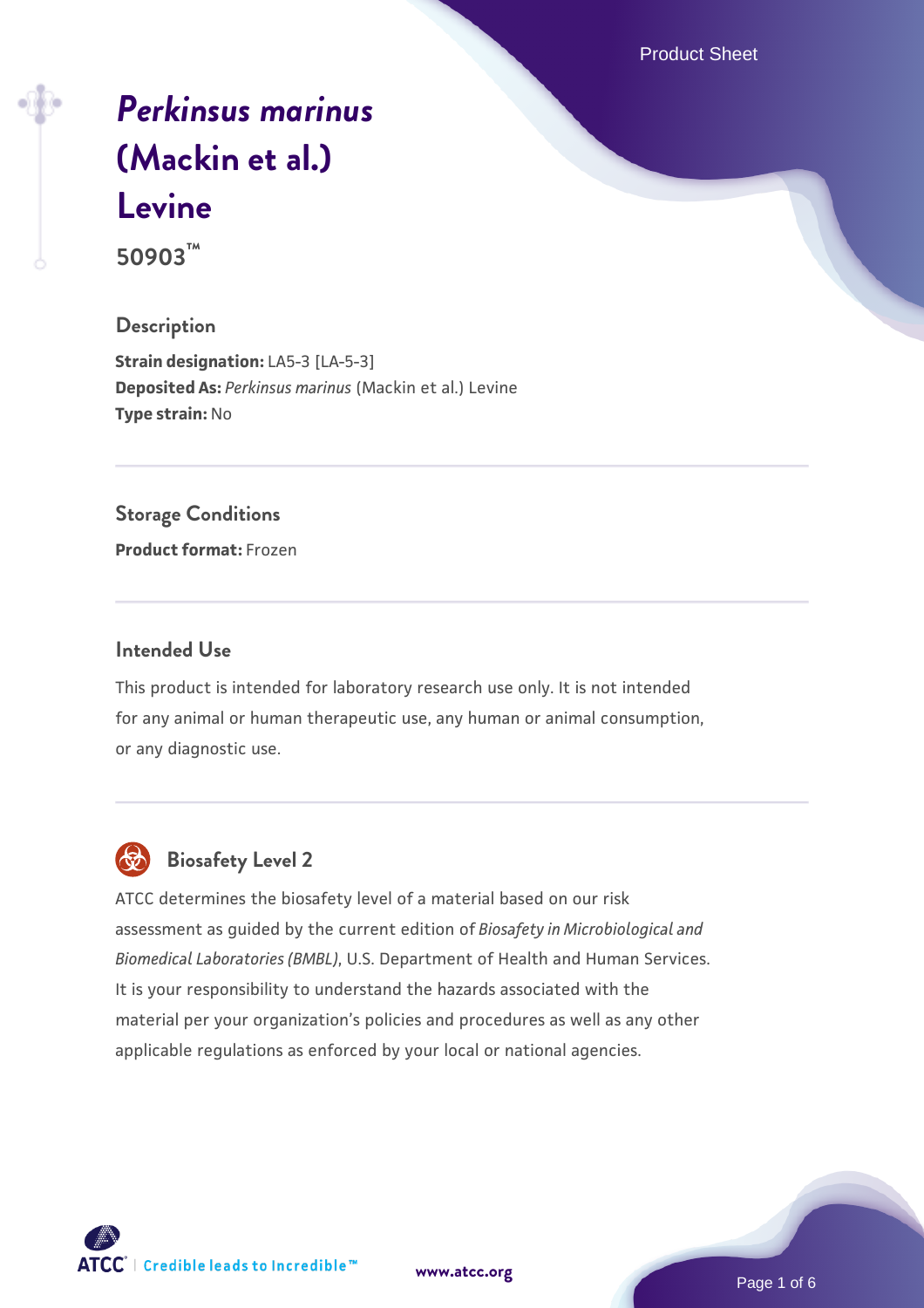# **[Perkinsus marinus](https://www.atcc.org/products/50903) [\(Mackin et al.\) Levine](https://www.atcc.org/products/50903)** Product Sheet **50903**

ATCC highly recommends that appropriate personal protective equipment is always used when handling vials. For cultures that require storage in liquid nitrogen, it is important to note that some vials may leak when submersed in liquid nitrogen and will slowly fill with liquid nitrogen. Upon thawing, the conversion of the liquid nitrogen back to its gas phase may result in the vial exploding or blowing off its cap with dangerous force creating flying debris. Unless necessary, ATCC recommends that these cultures be stored in the vapor phase of liquid nitrogen rather than submersed in liquid nitrogen.

# **Certificate of Analysis**

For batch-specific test results, refer to the applicable certificate of analysis that can be found at www.atcc.org.

# **Growth Conditions**

**Medium:**  [ATCC Medium 1886: Perkinsus broth medium](https://www.atcc.org/-/media/product-assets/documents/microbial-media-formulations/atcc-medium-1886.pdf?rev=3f191fd8ade443aca9e8e4826432baa3) **Instructions for complete medium:** ATCC Medium 1886 **Temperature:** 25°C **Culture system:** Axenic

# **Handling Procedures**

# **Culture maintenance:**

1. Vigorously agitate a culture at or near peak density and aseptically transfer a 0.1 ml aliquot to a T-25 tissue culture flask containing 10 ml of fresh complete medium.

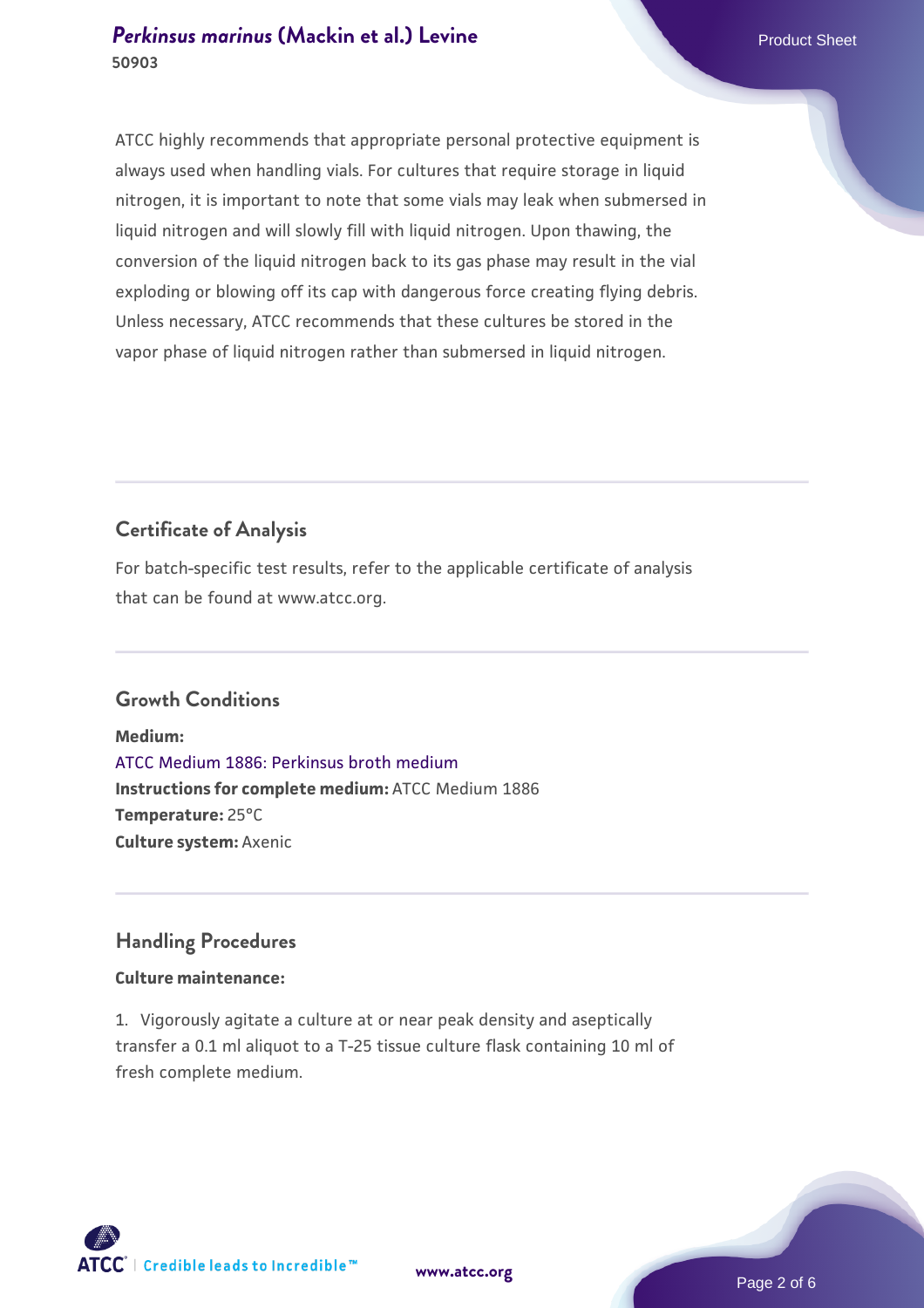# **[Perkinsus marinus](https://www.atcc.org/products/50903) [\(Mackin et al.\) Levine](https://www.atcc.org/products/50903)** Product Sheet **50903**

2. Screw cap on tightly and incubate at 25°C.

3. Subculture every 10-14d.

#### **Cryopreservation:**

1. Harvest cells from several cultures which are in logarithmic to late stationary phase of growth. Vigorously agitate to suspend the cells.

2. Aseptically transfer the cell suspension to 15 ml plastic centrifuge tubes.

3. Centrifuge at 200 x g for 5 min.

4. While cells are centrifuging, prepare a 20% solution of DMSO in ATCC Medium 1886.

5. Remove the supernatant and pool the cell pellets into a final volume of 4.5 ml.

6. Combine the cell suspension with an equal volume of 20% DMSO cryoprotectant solution (prepared in step 4) to yield a final concentration of 10% DMSO.

7. Dispense in 0.5 ml aliquots to 1.0-2.0 ml Nunc vials (special plastic vials for cryopreservation).

8. Place the vials in a controlled rate freezing unit. From room temperature cool at -1°C/min to -40°C. At -40°C, plunge ampules into liquid nitrogen.

9. Store ampules in a liquid nitrogen refrigerator until needed.

10. To establish a culture from the frozen state, place a frozen ampule in a 35°C water bath just enough to cover the frozen material. Allow the ampule to thaw completely (2-3 min).

11. Immediately after thawing, aseptically remove the contents and transfer to a T-25 tissue culture flask containing 10 ml of fresh ATCC medium 1886.

12.Screw the cap on tightly and incubate at 25°C. Observe the culture daily. Transfer the culture when many trophozoites are observed.

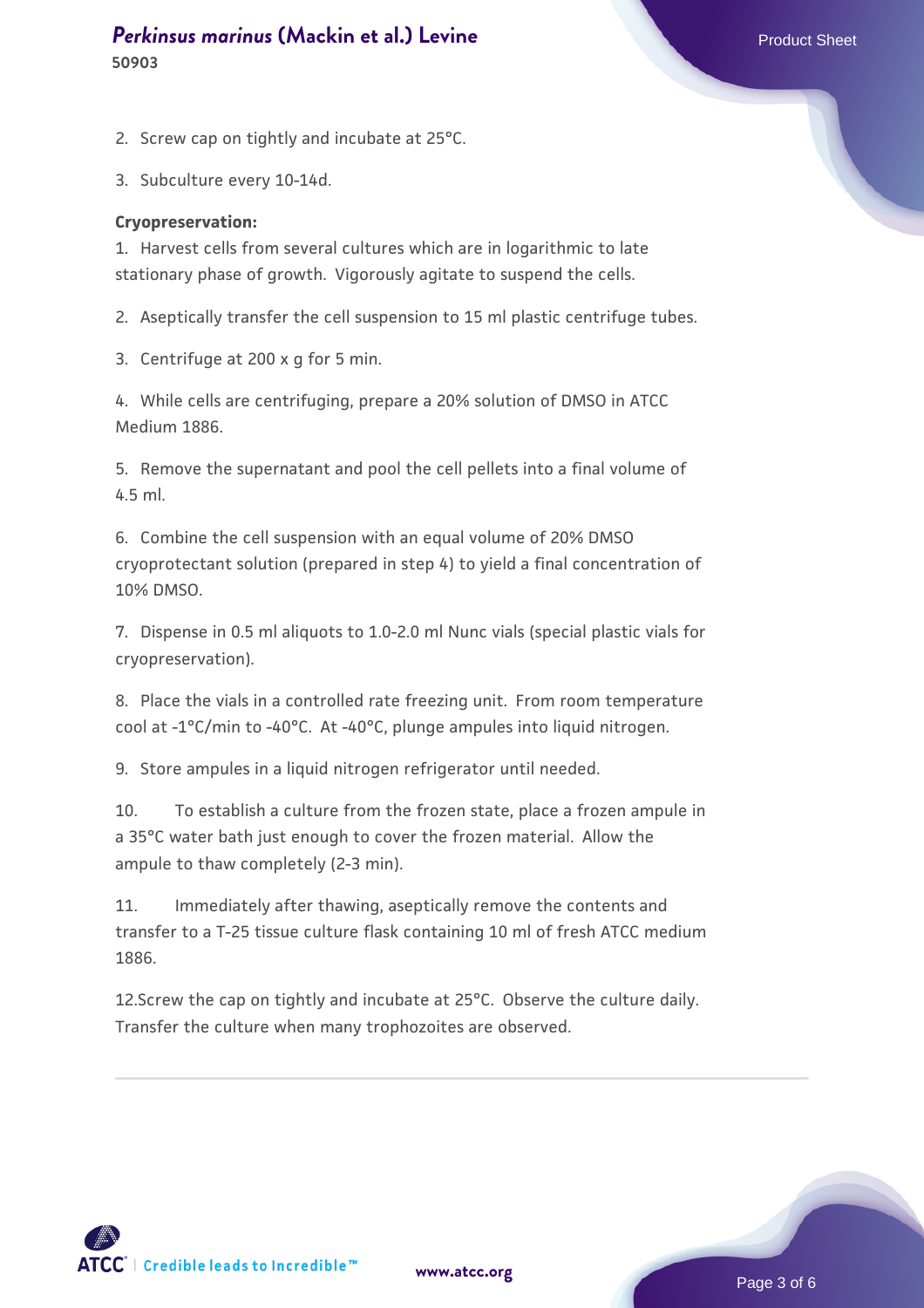### **Notes**

Additional information on this culture is available on the ATCC web site at www.atcc.org.

While every effort is made to insure authenticity and reliability of strains on deposit, ATCC is not liable for damages arising from the misidentification or misrepresentation of cultures.

ATCC recommends that individuals contemplating commercial use of any culture first contact the originating investigator to negotiate an agreement. Third party distribution of this culture is discouraged, since this practice has resulted in the unintentional spreading of contaminated cultures.

# **Material Citation**

If use of this material results in a scientific publication, please cite the material in the following manner: *Perkinsus marinus* (Mackin et al.) Levine (ATCC 50903)

# **References**

References and other information relating to this material are available at www.atcc.org.

# **Warranty**

The product is provided 'AS IS' and the viability of ATCC® products is warranted for 30 days from the date of shipment, provided that the customer has stored and handled the product according to the information included on the product information sheet, website, and Certificate of Analysis. For living cultures, ATCC lists the media formulation and reagents

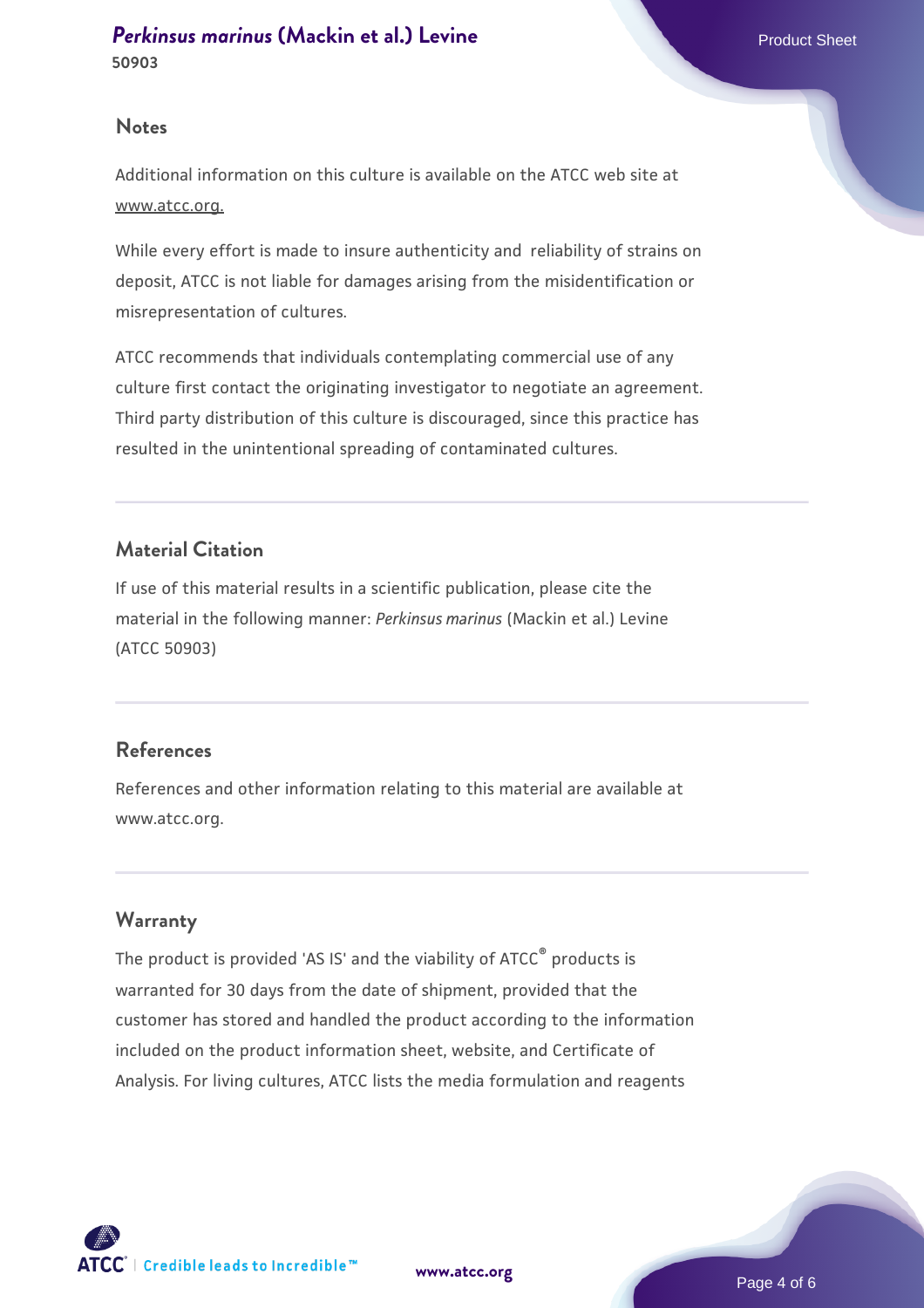# **[Perkinsus marinus](https://www.atcc.org/products/50903) [\(Mackin et al.\) Levine](https://www.atcc.org/products/50903)** Product Sheet **50903**

that have been found to be effective for the product. While other unspecified media and reagents may also produce satisfactory results, a change in the ATCC and/or depositor-recommended protocols may affect the recovery, growth, and/or function of the product. If an alternative medium formulation or reagent is used, the ATCC warranty for viability is no longer valid. Except as expressly set forth herein, no other warranties of any kind are provided, express or implied, including, but not limited to, any implied warranties of merchantability, fitness for a particular purpose, manufacture according to cGMP standards, typicality, safety, accuracy, and/or noninfringement.

# **Disclaimers**

This product is intended for laboratory research use only. It is not intended for any animal or human therapeutic use, any human or animal consumption, or any diagnostic use. Any proposed commercial use is prohibited without a license from ATCC.

While ATCC uses reasonable efforts to include accurate and up-to-date information on this product sheet, ATCC makes no warranties or representations as to its accuracy. Citations from scientific literature and patents are provided for informational purposes only. ATCC does not warrant that such information has been confirmed to be accurate or complete and the customer bears the sole responsibility of confirming the accuracy and completeness of any such information.

This product is sent on the condition that the customer is responsible for and assumes all risk and responsibility in connection with the receipt, handling, storage, disposal, and use of the ATCC product including without limitation taking all appropriate safety and handling precautions to minimize health or environmental risk. As a condition of receiving the material, the customer agrees that any activity undertaken with the ATCC product and any progeny or modifications will be conducted in compliance with all applicable laws, regulations, and guidelines. This product is provided 'AS IS' with no representations or warranties whatsoever except as expressly set forth



**[www.atcc.org](http://www.atcc.org)**

Page 5 of 6